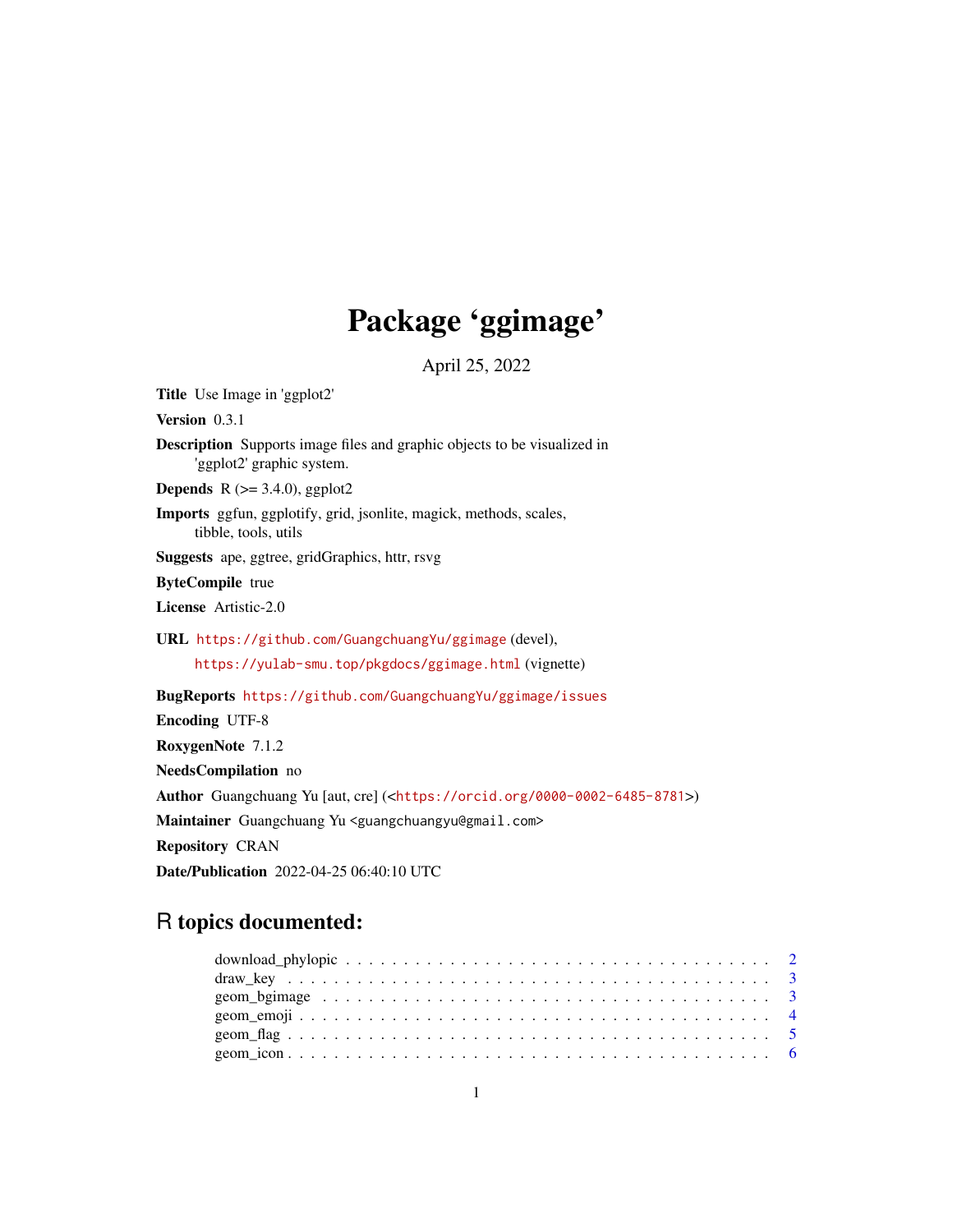<span id="page-1-0"></span>

|       | $list. worldcup 2018$ 15 |  |
|-------|--------------------------|--|
|       |                          |  |
|       |                          |  |
|       |                          |  |
| Index |                          |  |

download\_phylopic *download\_phylopic*

#### Description

download phylopic images

# Usage

```
download_phylopic(id, destdir = ".", ...)
```
#### Arguments

| id      | phylopic id                                            |
|---------|--------------------------------------------------------|
| destdir | directory where the downloaded images are to be saved. |
| .       | additional parameters passed to download.file          |

# Details

This function allows users to download phylopic images using phylopic id

# Value

a character string (or vector) with downloaded file path

# Author(s)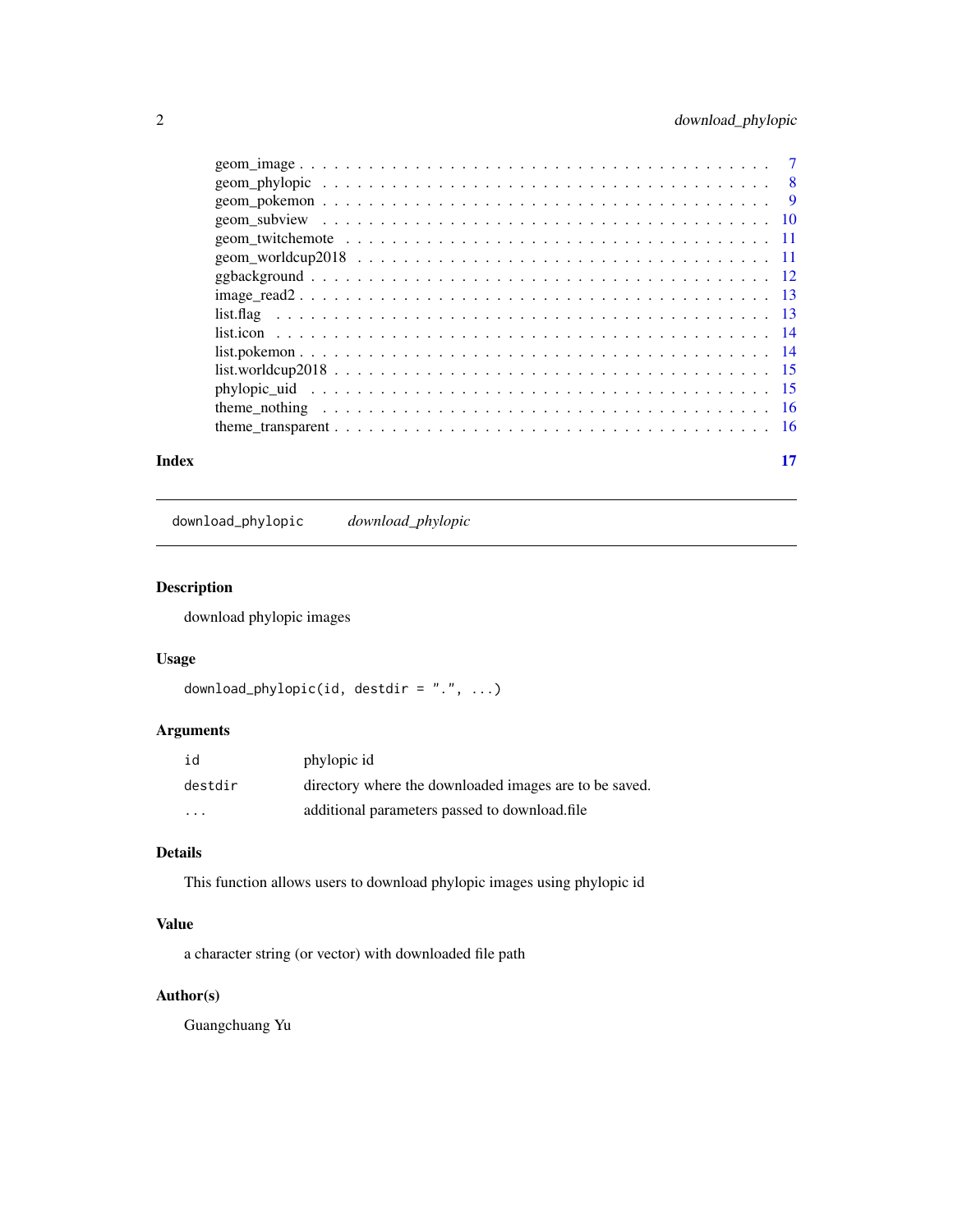<span id="page-2-0"></span>

# Description

key drawing function

#### Usage

draw\_key\_image(data, params, size)

# Arguments

| data   | A single row data frame containing the scaled aesthetics to display in this key |
|--------|---------------------------------------------------------------------------------|
| params | A list of additional parameters supplied to the geom.                           |
| size   | Width and height of key in mm                                                   |

### Value

A grid grob

geom\_bgimage *geom\_bgimage*

#### Description

add image as background to plot panel.

#### Usage

geom\_bgimage(image)

# Arguments

image image file

# Value

ggplot

# Author(s)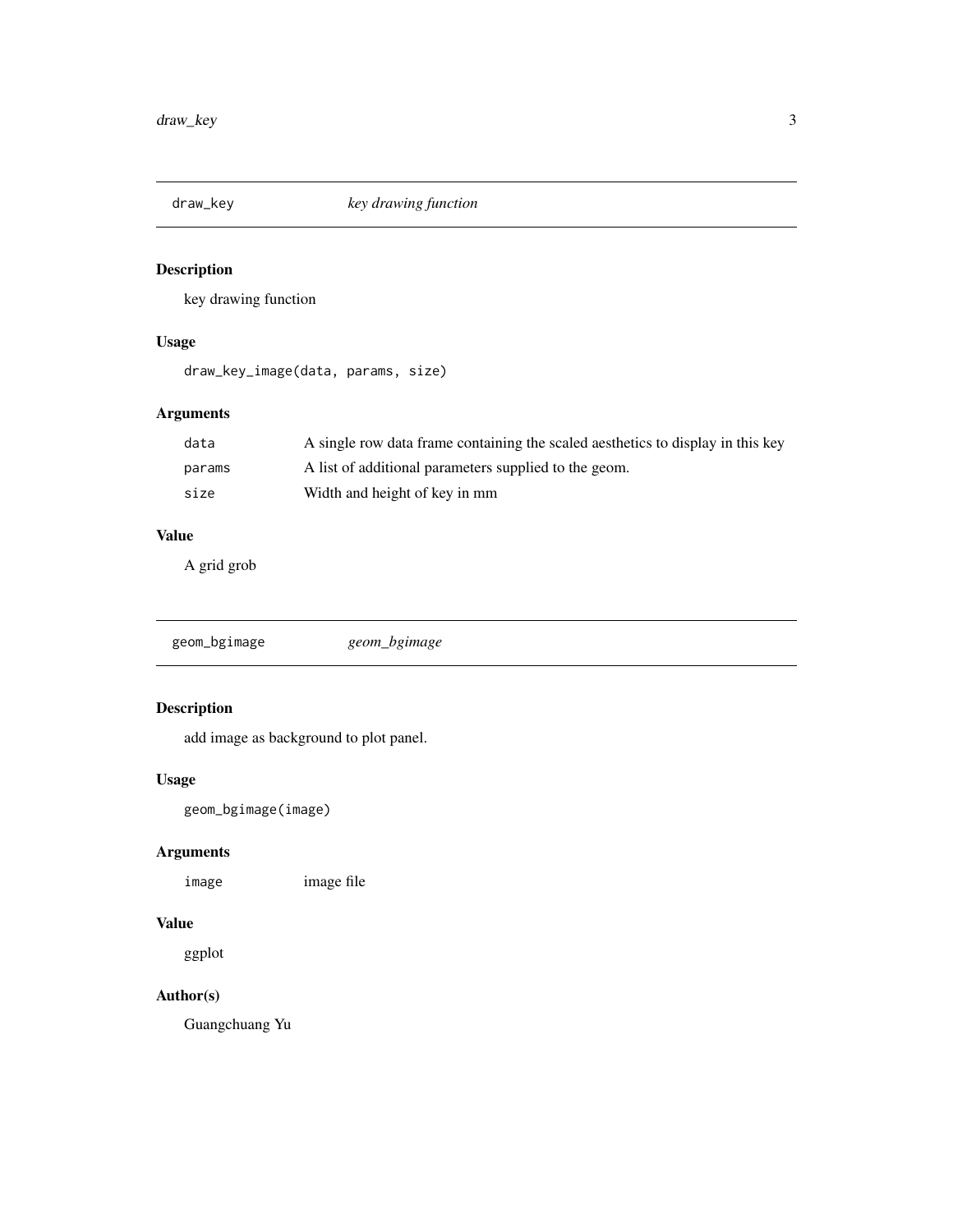<span id="page-3-0"></span>geom\_emoji *geom\_emoji*

# Description

geom layer for using emoji image

# Usage

```
geom_emoji(
 mapping = NULL,
 data = NULL,inherit.aes = TRUE,
 na.rm = FALSE,
 by = "width",
  ...
)
```
# Arguments

| mapping     | aes mapping                                    |
|-------------|------------------------------------------------|
| data        | data                                           |
| inherit.aes | whether inherit aes mapping from ggplot()      |
| na.rm       | whether remove NA values                       |
| by          | one of 'width' or 'height' for specifying size |
|             | additional parameter                           |

# Value

ggplot2 layer

# Author(s)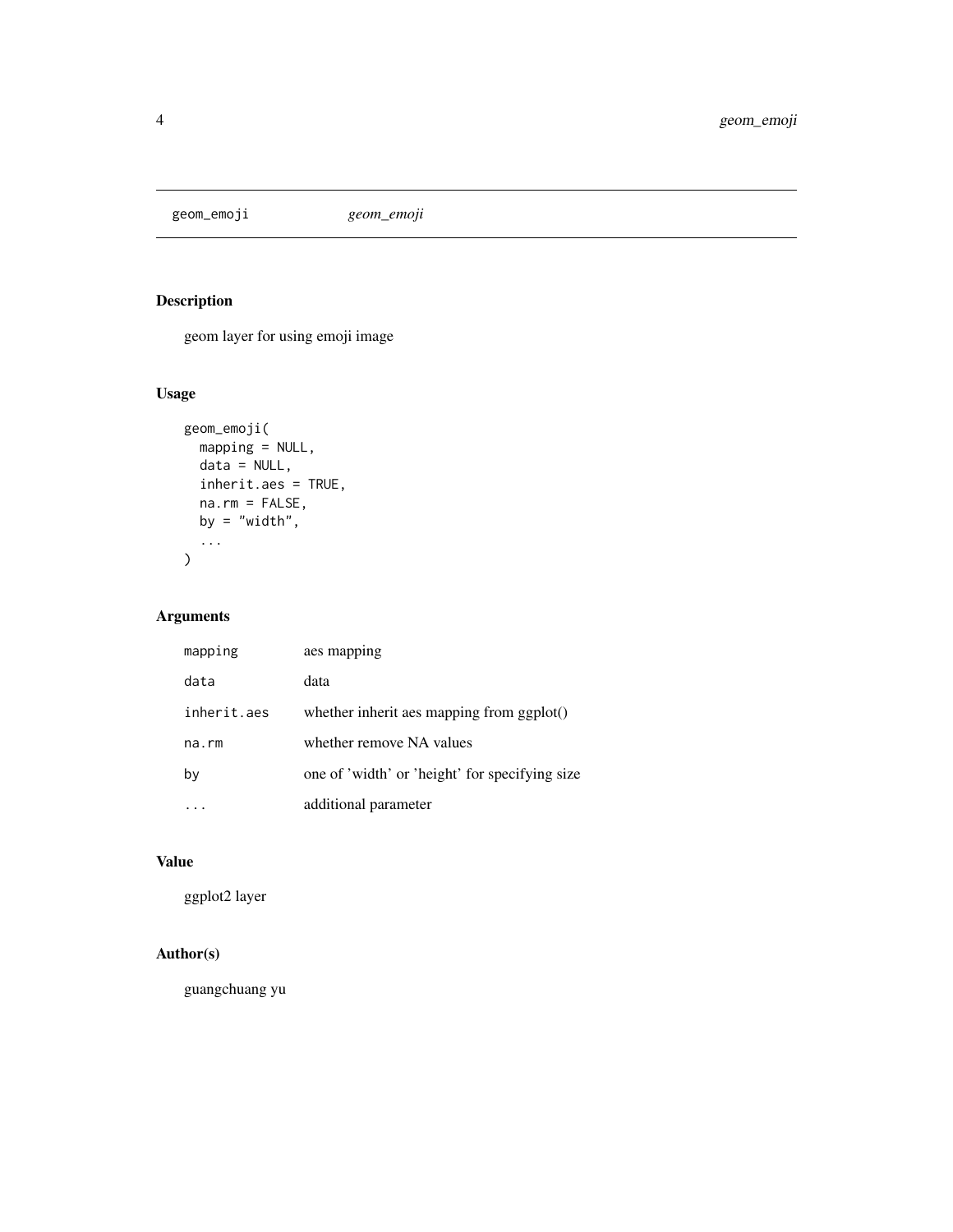<span id="page-4-0"></span>geom\_flag *geom\_flag*

# Description

geom layer for using flag image

# Usage

```
geom_flag(
 mapping = NULL,
 data = NULL,inherit.aes = TRUE,
 na.rm = FALSE,
 by = "width",...
)
```
# Arguments

| mapping     | aes mapping                                    |
|-------------|------------------------------------------------|
| data        | data                                           |
| inherit.aes | whether inherit aes mapping from ggplot()      |
| na.rm       | whether remove NA values                       |
| bγ          | one of 'width' or 'height' for specifying size |
|             | additional parameter                           |

# Value

ggplot2 layer

# Author(s)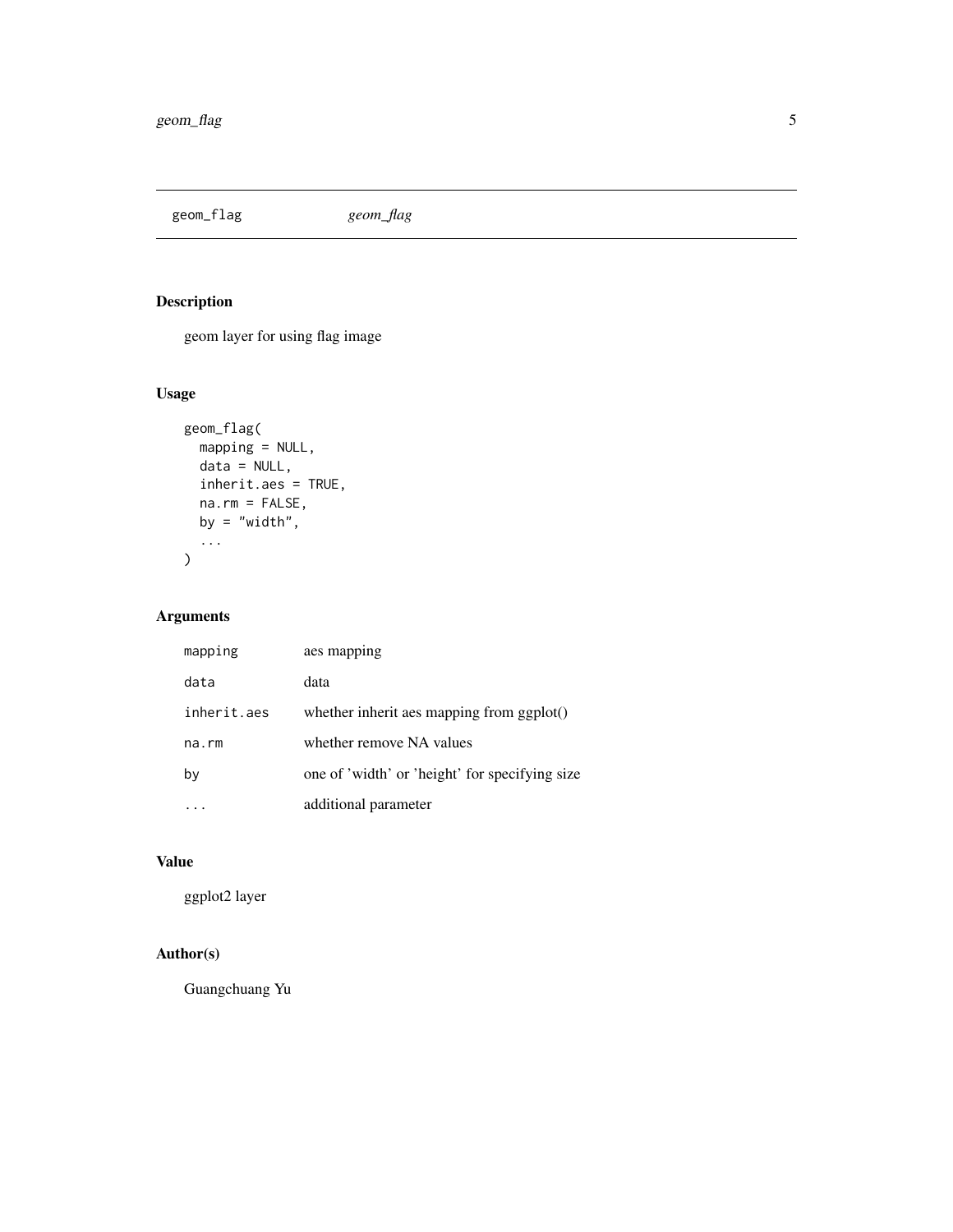<span id="page-5-0"></span>geom\_icon *geom\_icon*

# Description

geom layer for using icon

# Usage

```
geom_icon(
 mapping = NULL,
 data = NULL,inherit.aes = TRUE,
 na.rm = FALSE,
 by = "width",...
)
```
# Arguments

| mapping     | aes mapping                                    |
|-------------|------------------------------------------------|
| data        | data                                           |
| inherit.aes | whether inherit aes mapping from ggplot()      |
| na.rm       | whether remove NA values                       |
| by          | one of 'width' or 'height' for specifying size |
|             | additional parameter                           |

# Value

ggplot2 layer

# Author(s)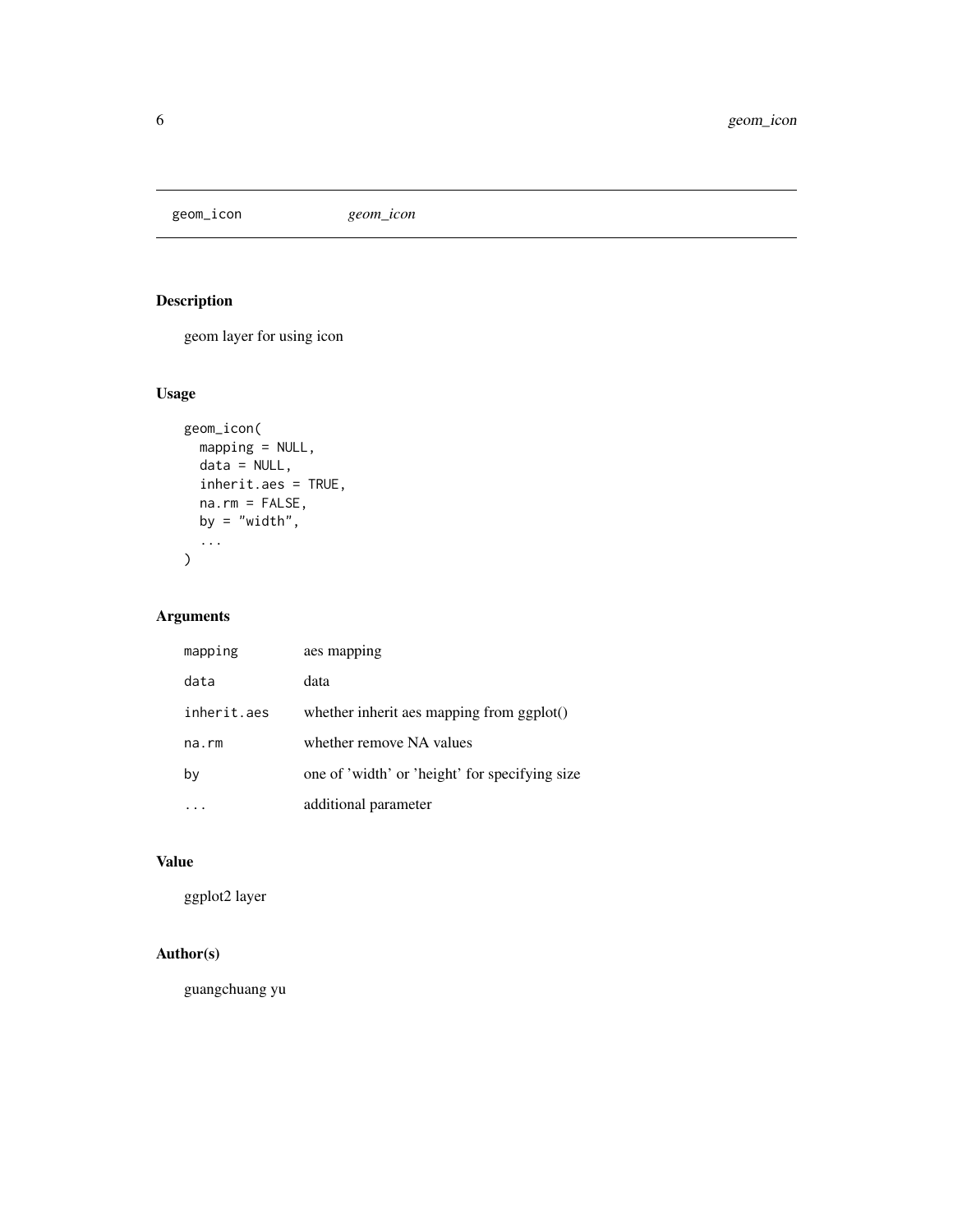<span id="page-6-0"></span>geom\_image *geom\_image*

# Description

geom layer for visualizing image files

#### Usage

```
geom_image(
 mapping = NULL,
 data = NULL,stat = "identity",
 position = "identity",
 inherit.aes = TRUE,
 na.rm = FALSE,
 by = "width",
 nudge_x = 0,
  ...
\mathcal{L}
```
# Arguments

| mapping     | aes mapping                                      |
|-------------|--------------------------------------------------|
| data        | data                                             |
| stat        | stat                                             |
| position    | position                                         |
| inherit.aes | $logical$ , whether inherit aes from ggplot $()$ |
| $na$ . $rm$ | logical, whether remove NA values                |
| by          | one of 'width' or 'height'                       |
| $nudge_x$   | horizontal adjustment to nudge image             |
|             | additional parameters                            |

#### Value

geom layer

#### Author(s)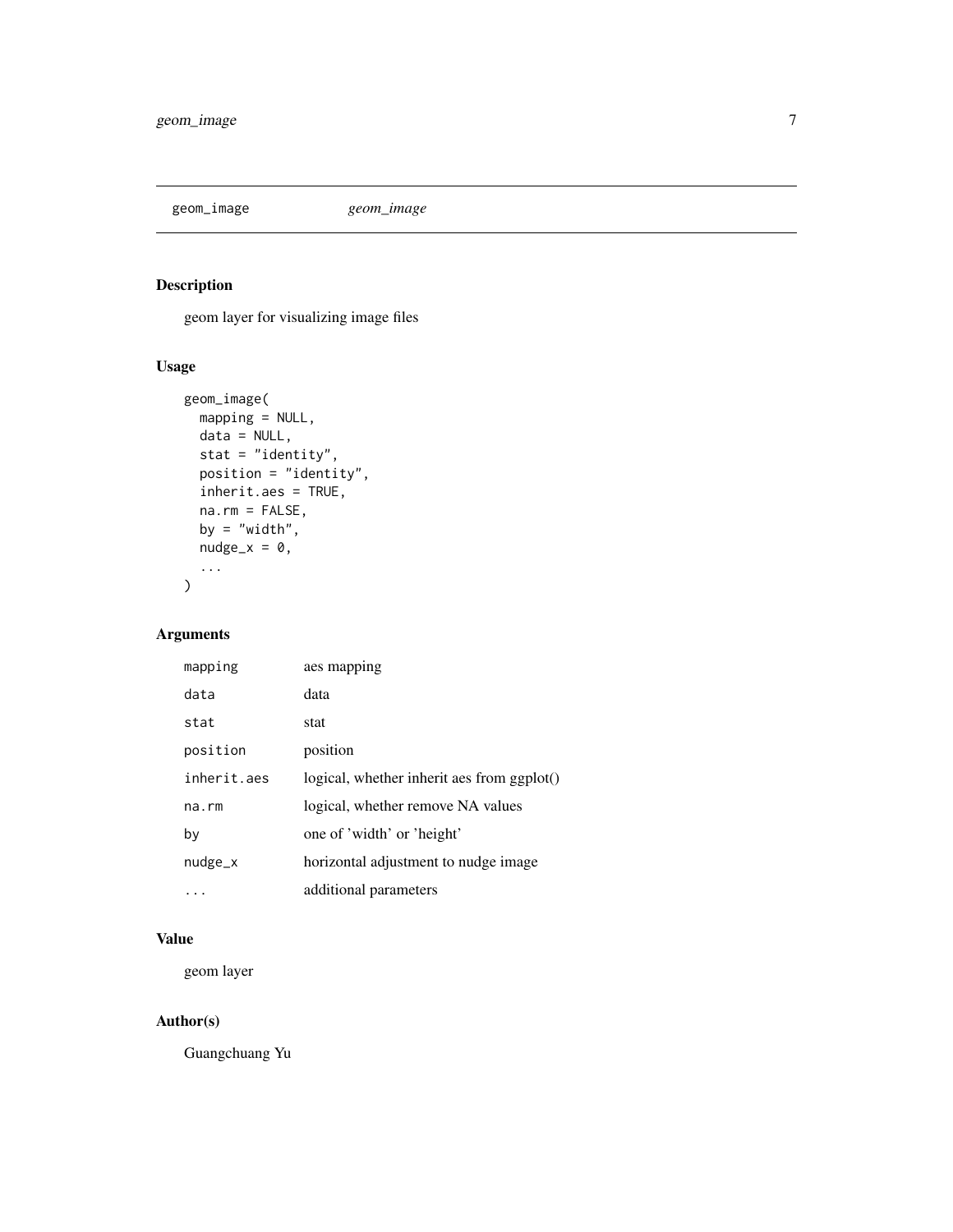#### Examples

```
## Not run:
library("ggplot2")
library("ggimage")
set.seed(2017-02-21)
d \leq - data.frame(x =rnorm(10),
                y = rnorm(10),
                image = sample(c("https://www.r-project.org/logo/Rlogo.png",
                                "https://jeroenooms.github.io/images/frink.png"),
                              size=10, replace = TRUE)
               )
ggplot(d, aes(x, y)) + geom_image(aes(image=image))
## End(Not run)
```
geom\_phylopic *geom\_phylopic*

#### Description

geom layer for using phylopic image

#### Usage

```
geom_phylopic(
 mapping = NULL,
 data = NULL,inherit.aes = TRUE,
 na.rm = FALSE,
 by = "width",...
)
```
#### Arguments

| mapping     | aes mapping                                    |
|-------------|------------------------------------------------|
| data        | data                                           |
| inherit.aes | whether inherit aes mapping from ggplot()      |
| na.rm       | whether remove NA values                       |
| by          | one of 'width' or 'height' for specifying size |
|             | additional parameter                           |

#### Value

ggplot2 layer

<span id="page-7-0"></span>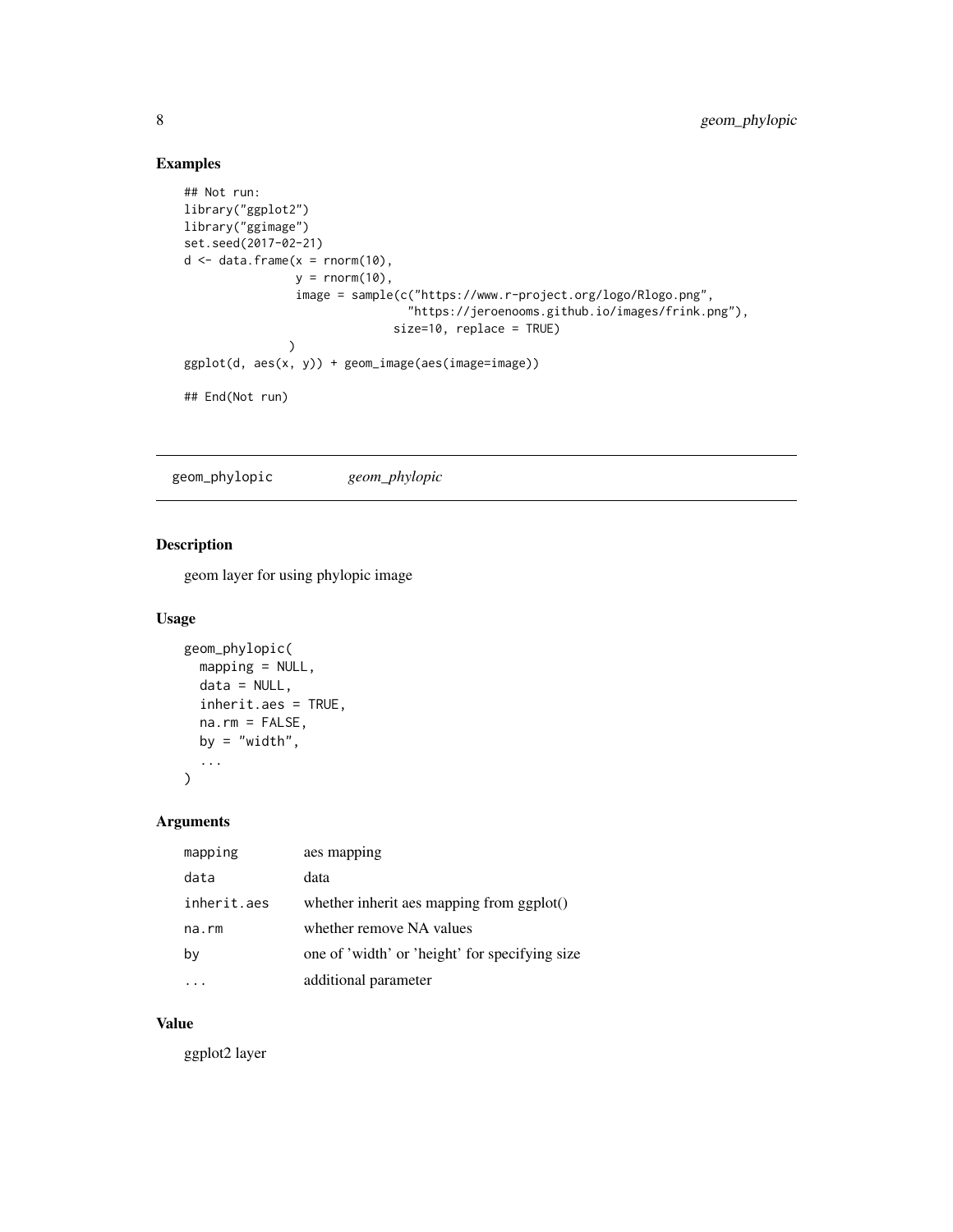<span id="page-8-0"></span>geom\_pokemon 9

# Author(s)

Guangchuang Yu

geom\_pokemon *geom\_pokemon*

#### Description

geom layer for using pokemon image

# Usage

```
geom_pokemon(
  mapping = NULL,
  data = NULL,
  inherit.aes = TRUE,
  na.rm = FALSE,
  by = "width",...
\mathcal{L}
```
# Arguments

| mapping     | aes mapping                                    |
|-------------|------------------------------------------------|
| data        | data                                           |
| inherit.aes | whether inherit aes mapping from ggplot()      |
| $na$ . $rm$ | whether remove NA values                       |
| by          | one of 'width' or 'height' for specifying size |
|             | additional parameter                           |

### Value

ggplot2 layer

# Author(s)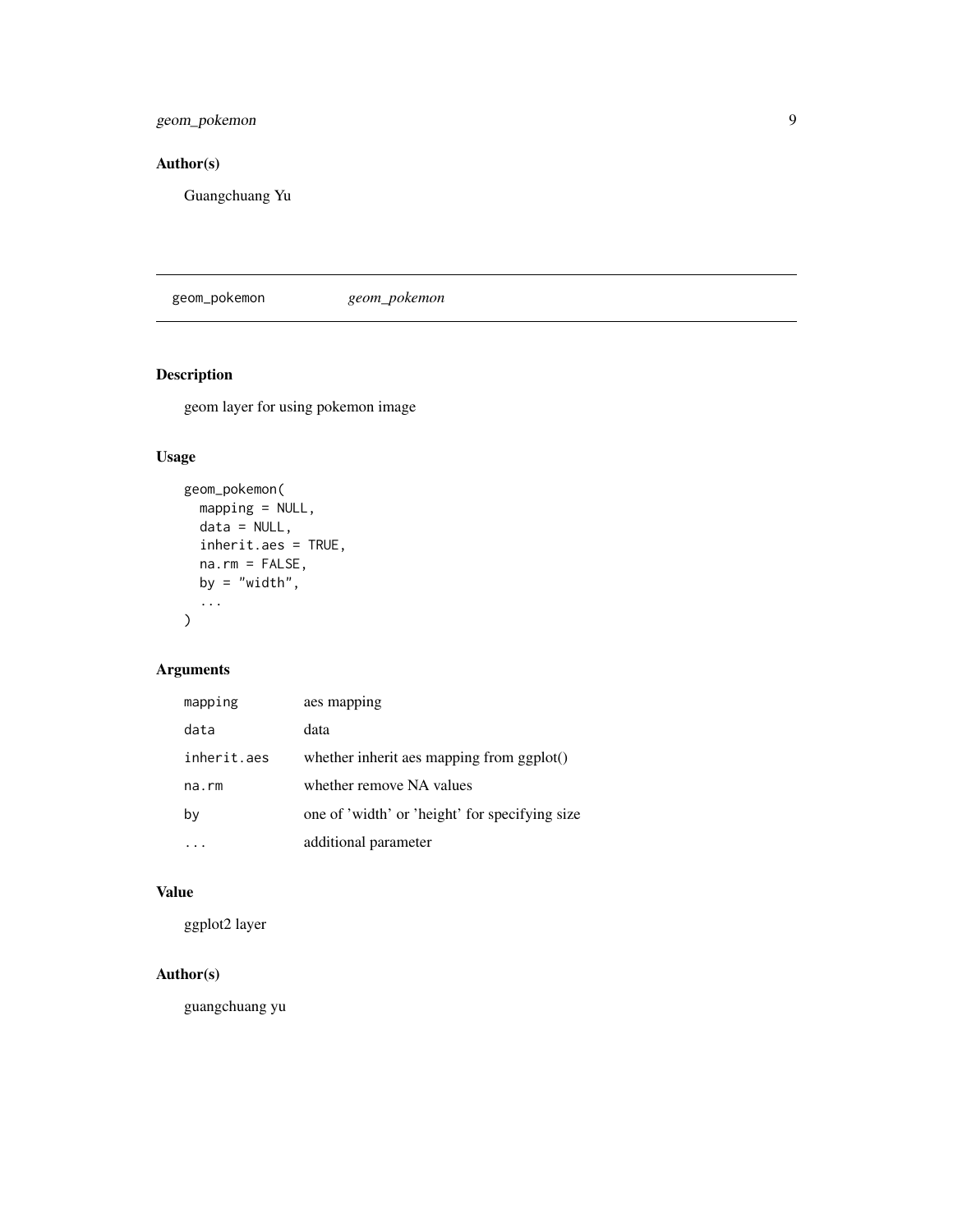<span id="page-9-0"></span>geom\_subview *geom\_subview*

# Description

subview geom

# Usage

```
geom_subview(
 mapping = NULL,
 data = NULL,
 width = 0.1,
 height = 0.1,
 x = NULL,y = NULL,subview = NULL
)
```
# Arguments

| mapping      | aes mapping, requires 'x', 'y' and 'subview'                                    |
|--------------|---------------------------------------------------------------------------------|
| data         | data frame                                                                      |
| width        | width                                                                           |
| height       | height                                                                          |
| $\mathsf{x}$ | x position of subview. This parameter works if mapping and data is not provided |
| V            | y position of subview. This parameter works if mapping and data is not provided |
| subview      | subview to plot, if not provided in data and specify by mapping                 |

# Value

layer

### Author(s)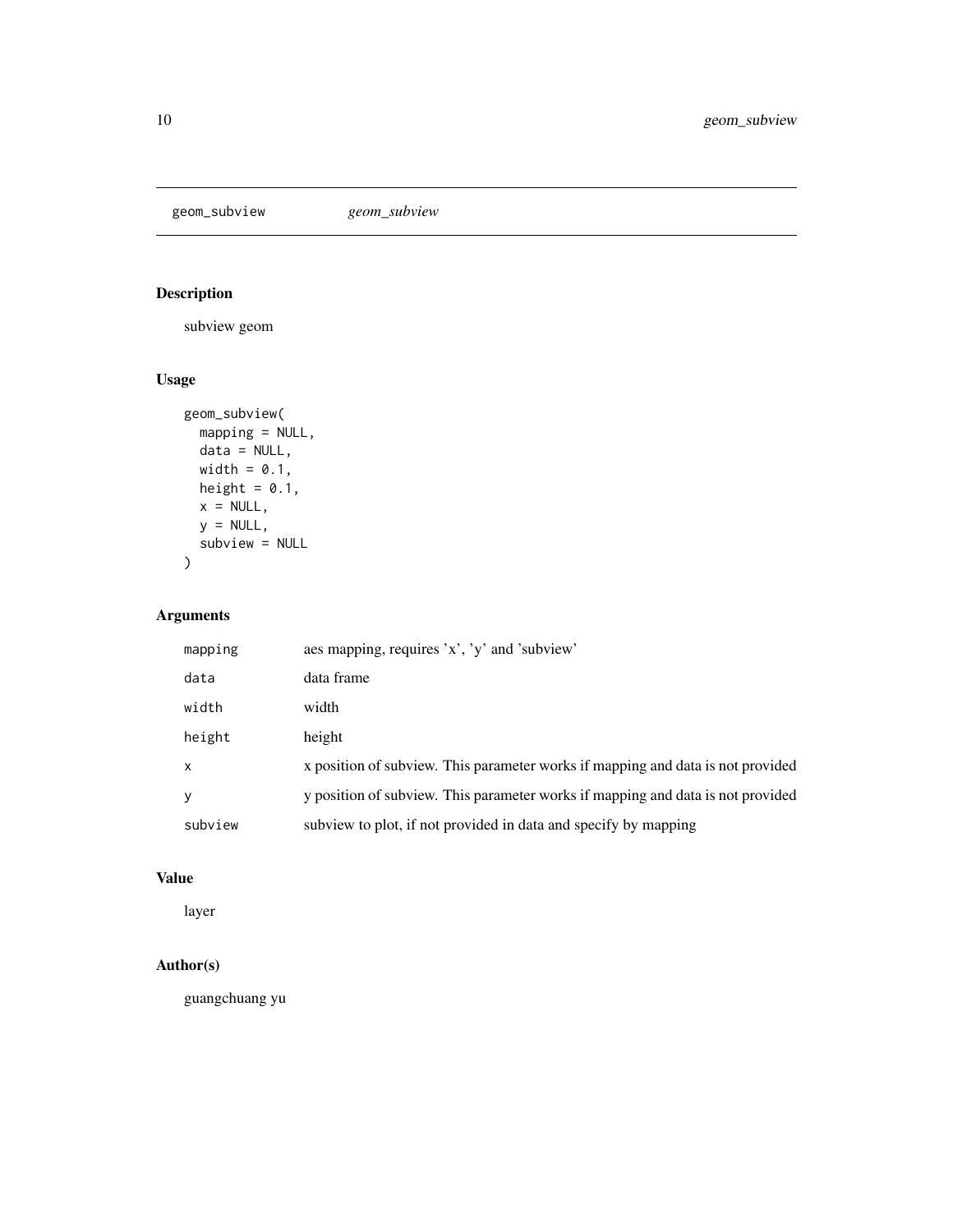<span id="page-10-0"></span>geom\_twitchemote *geom\_twitchemotes*

# Description

geom layer for using Twitch emotes

# Usage

```
geom_twitchemote(
 mapping = NULL,
 data = NULL,
 inherit.aes = TRUE,
 na.rm = FALSE,
 by = "width",...
)
```
# Arguments

| mapping     | aes mapping                                    |
|-------------|------------------------------------------------|
| data        | data                                           |
| inherit.aes | whether inherit aes mapping from ggplot()      |
| na.rm       | whether remove NA values                       |
| by          | one of 'width' or 'height' for specifying size |
|             | additional parameter                           |

# Value

ggplot2 layer

#### Author(s)

Brendan Rocks

geom\_worldcup2018 *geom\_worldcup2018*

#### Description

geom layer for wordcup 2018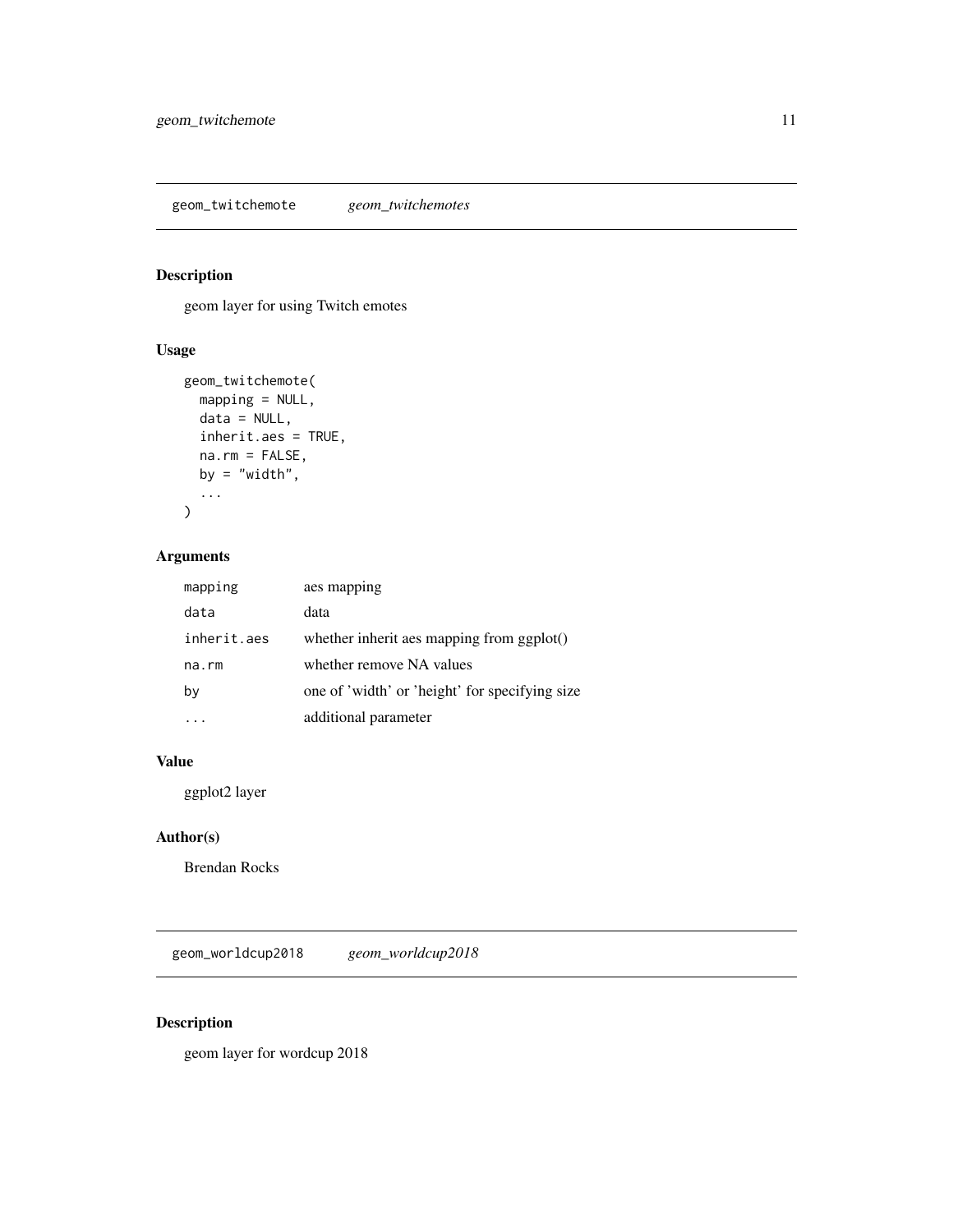# Usage

```
geom_worldcup2018(
 mapping = NULL,
 data = NULL,
 inherit.aes = TRUE,
 na.rm = FALSE,
 by = "width",...
)
```
# Arguments

| mapping     | aes mapping                                    |  |  |
|-------------|------------------------------------------------|--|--|
| data        | data                                           |  |  |
| inherit.aes | whether inherit aes mapping from ggplot()      |  |  |
| na.rm       | whether remove NA values                       |  |  |
| bγ          | one of 'width' or 'height' for specifying size |  |  |
|             | additional parameter                           |  |  |

# Value

ggplot2 layer

# Author(s)

Guangchuang Yu

ggbackground *ggbackground*

# Description

set background for ggplot

# Usage

ggbackground(gg, background, ...)

# Arguments

| gg         | gg object                                                                |
|------------|--------------------------------------------------------------------------|
| background | background image                                                         |
| $\cdots$   | additional parameter to manipulate background image, see also geom_image |

<span id="page-11-0"></span>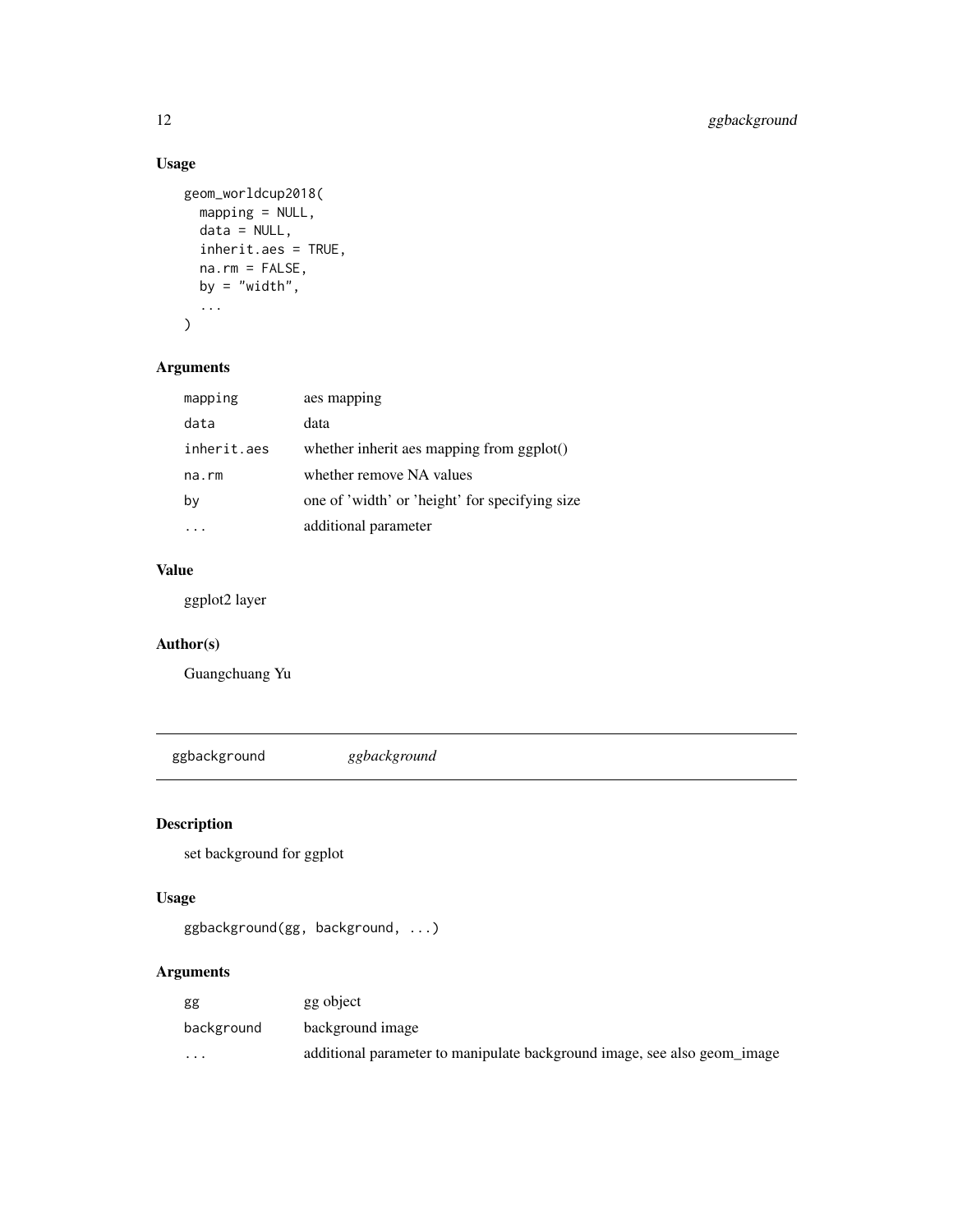# <span id="page-12-0"></span>image\_read2 13

# Value

gg object

# Author(s)

guangchuang yu

image\_read2 *image\_read2*

# Description

read image (by magick::image\_read) with the ability to remove marginal empty space

# Usage

image\_read2(path, ..., cut\_empty\_space = TRUE)

# Arguments

| path                    | file path                                             |
|-------------------------|-------------------------------------------------------|
| $\cdot$ $\cdot$ $\cdot$ | additional parameters that pass to magick::image_read |
| cut_empty_space         |                                                       |
|                         | whether remove marginal empty space                   |

#### Value

magick-image object

### Author(s)

Guangchuang Yu

| list.flag | list.flag |
|-----------|-----------|
|           |           |

# Description

list available flag

#### Usage

list.flag()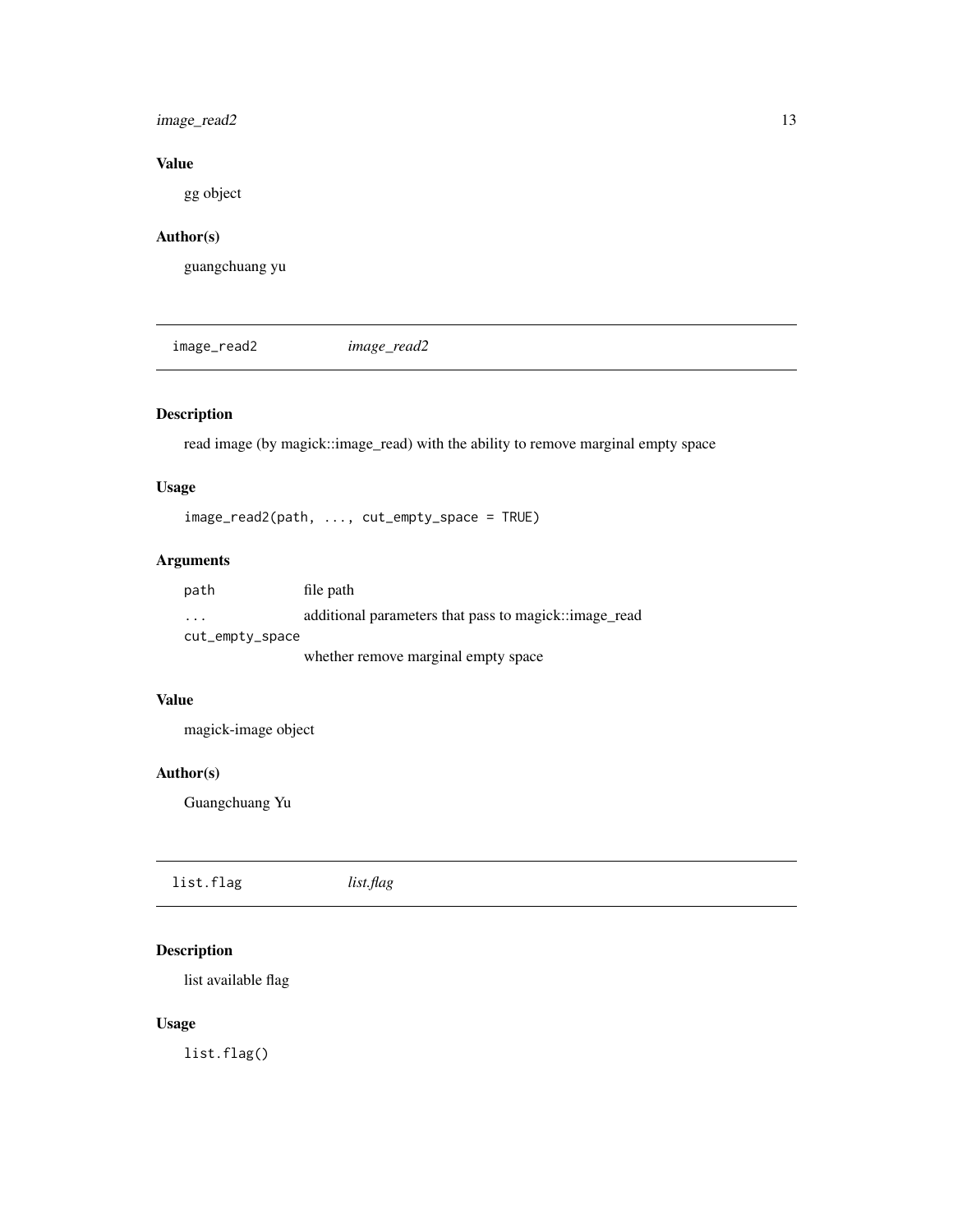#### <span id="page-13-0"></span>Value

flag vector

# Author(s)

Guangchuang Yu

| list.icon          | <i>list.icon</i> |  |  |
|--------------------|------------------|--|--|
| <b>Description</b> |                  |  |  |

list available icon

# Usage

list.icon()

# Value

icon vector

#### Author(s)

guangchuang yu

list.pokemon *list.pokemon*

# Description

list available pokemon

#### Usage

list.pokemon()

### Value

pokemon vector

#### Author(s)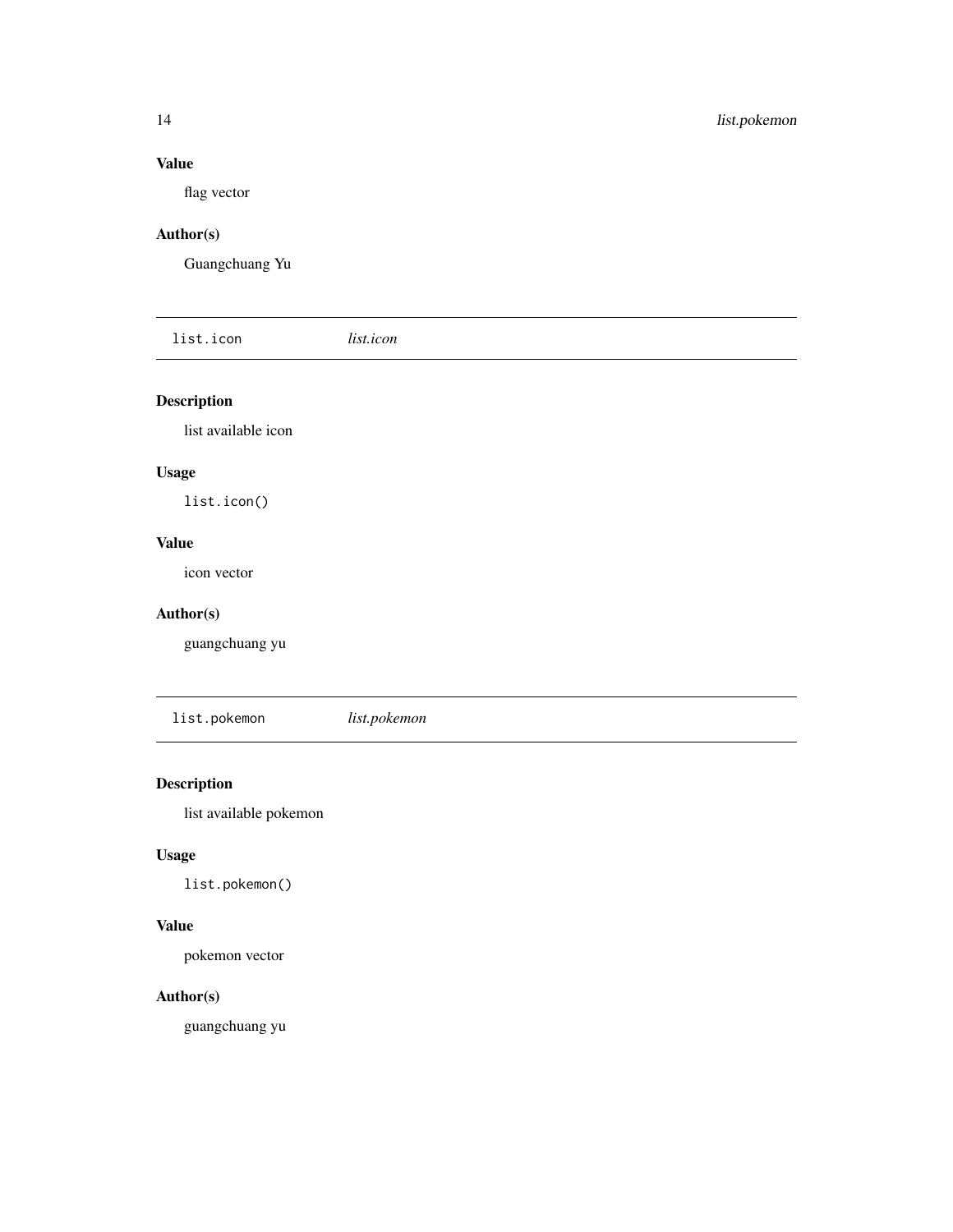<span id="page-14-0"></span>list.worldcup2018 *list.worldcup2018*

# Description

list flags of worldcup 2018

# Usage

list.worldcup2018()

#### Value

flag vector

### Author(s)

Guangchuang Yu

phylopic\_uid *phylopic\_uid*

# Description

query phylopic to get uid from scientific name

# Usage

phylopic\_uid(name)

#### Arguments

name scientific name

#### Value

phylopic uid

### Author(s)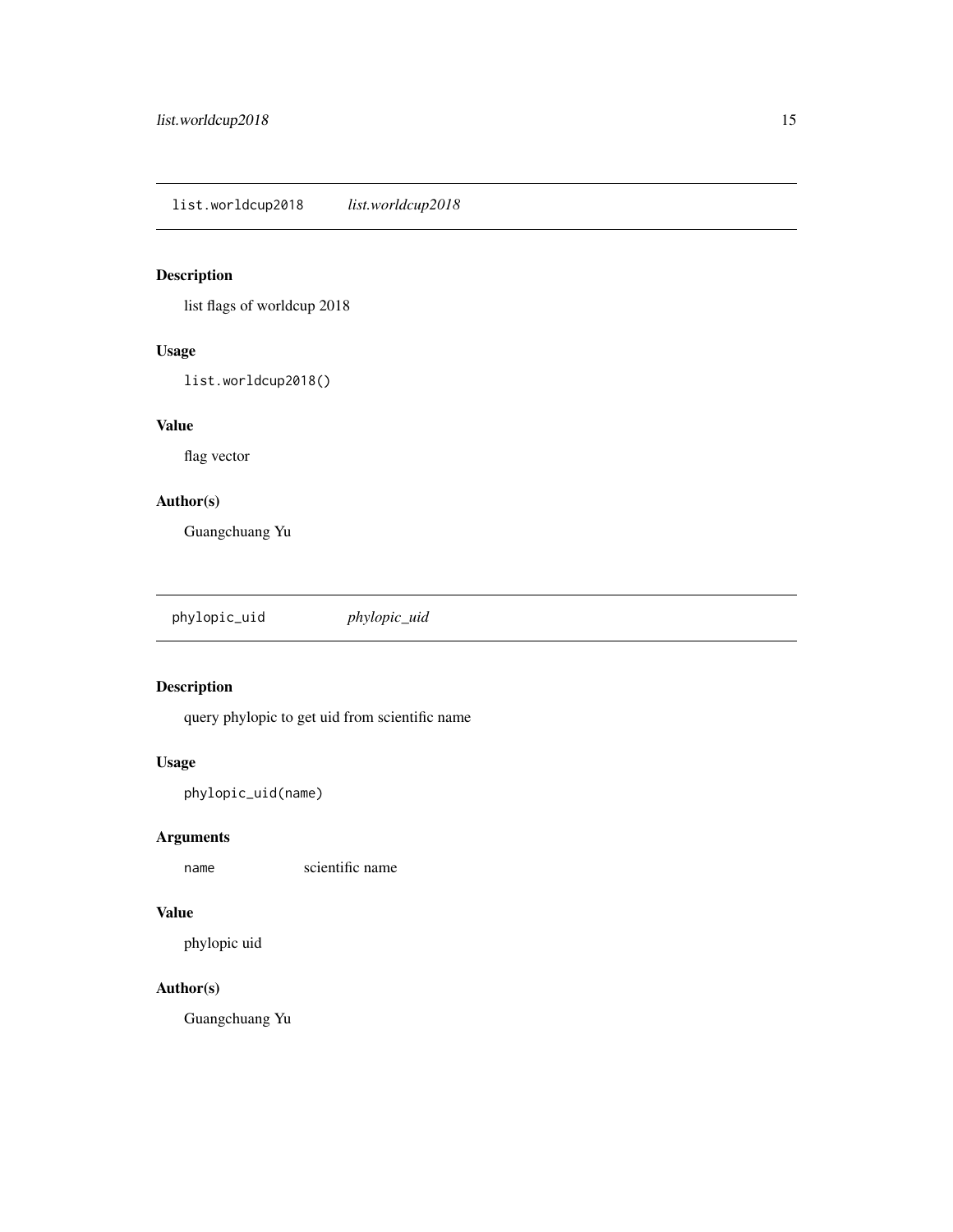<span id="page-15-0"></span>theme\_nothing *theme\_nothing*

#### Description

A theme that only show the plot panel

#### Usage

theme\_nothing(base\_size =  $11$ , base\_family = "")

#### Arguments

base\_size font size base\_family font family

# Value

ggplot2 theme

#### Author(s)

Guangchuang Yu

theme\_transparent *theme\_transparent*

#### Description

transparent background theme

#### Usage

```
theme_transparent(...)
```
#### Arguments

... additional parameter to tweak the theme

#### Value

ggplot object

#### Author(s)

Guangchuang Yu with contributions from Hugo Gruson